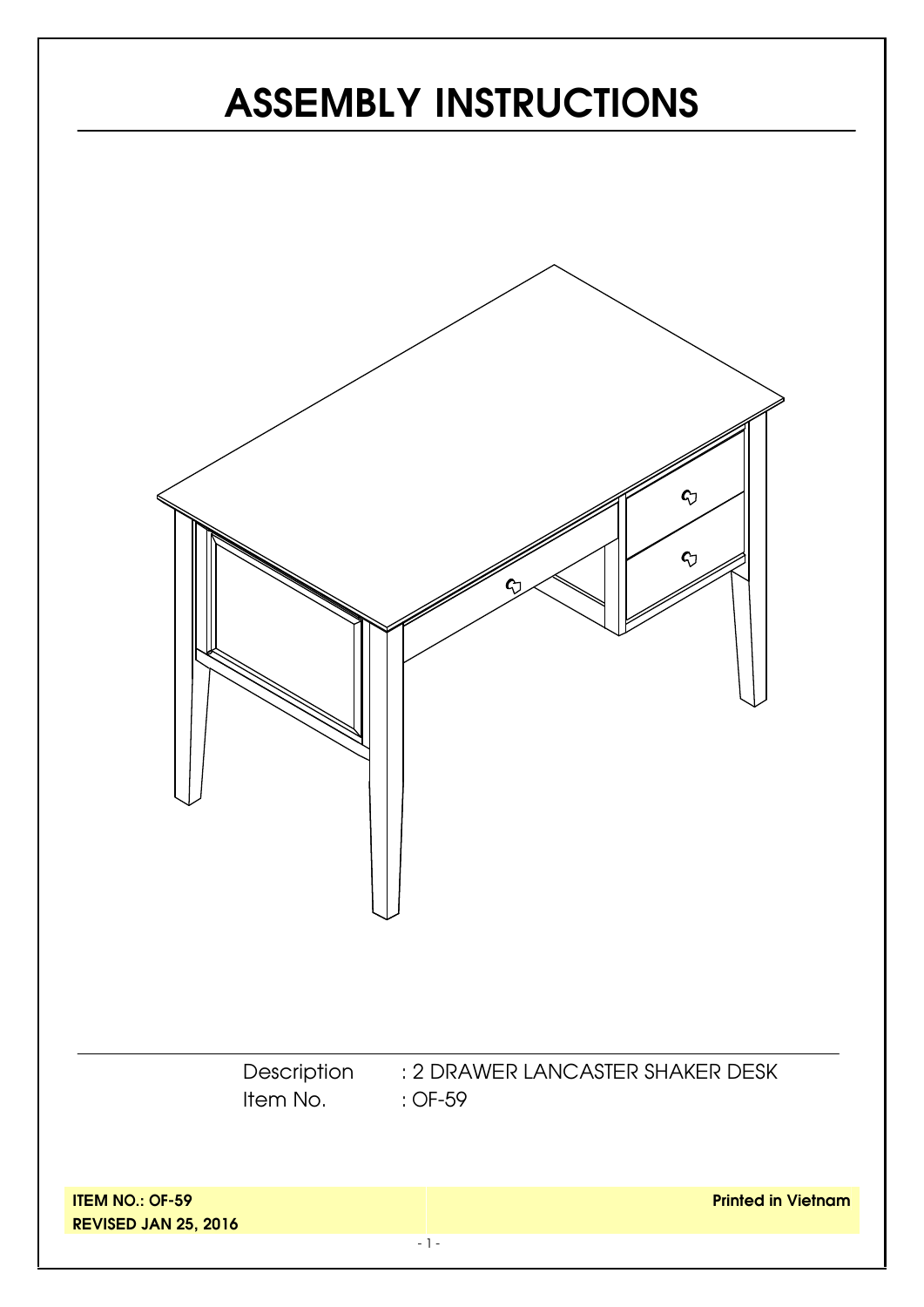## **BEFORE ASSEMBLY**

Thank you for purchasing this quality product. This product has been designed for easy assembly and constructed for durability. All parts were checked prior to packaging to insure quality. Prior to beginning assembly, however, make sure all parts and hardware are included and free of obvious defect. If a part is missing or defective, please contact the store where purchased. If hardware is missing, or you need help with assembly, please call toll free 888-944-8396.

#### **IMPORTANT NOTE:**

- Place all wooden parts on a clean and smooth surface such as a rug or carpet to avoid the parts from being scratched.
- Remove all wrapping material, including staples & packing straps before you start to assemble.
- DO NOT tighten all screws and bolts until completely assembled.
- Keep all hardware parts out of reach of children.

#### **WARNING:**

Long exposure to rubber or soft plastic may cause a chemical reaction and damage the finish of your table. Protect the surface of the table with cloth if you are using any product with rubber feet or base.

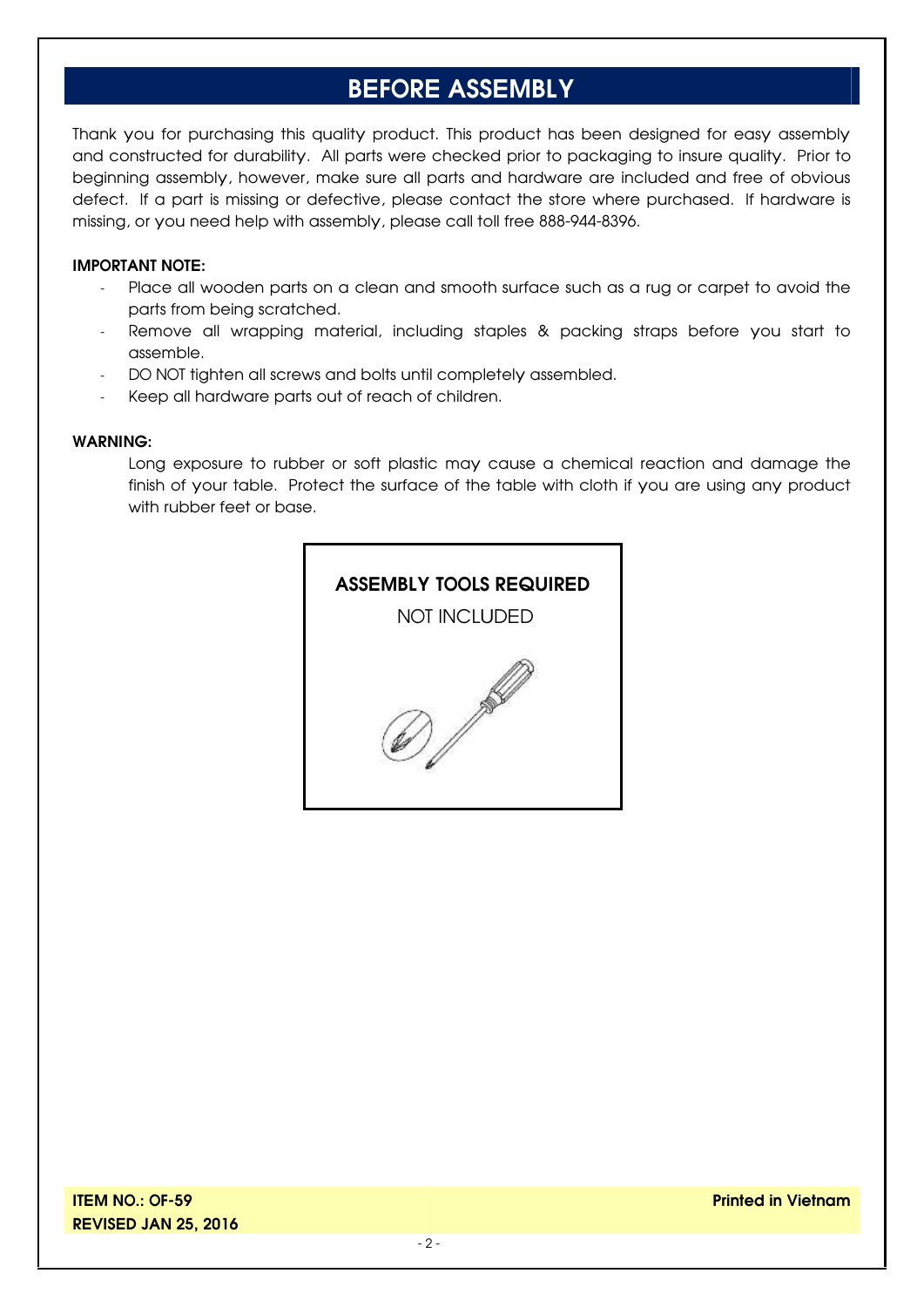## **PART LIST**

When unpacking, please be careful not to discard any parts with the packaging. Before continuing, please make sure you have the following parts:

| <b>NO</b>                 | Description        | Qty | Sketch | <b>NO</b>    | Description | Qty        | Sketch |
|---------------------------|--------------------|-----|--------|--------------|-------------|------------|--------|
| $\boldsymbol{\mathsf{A}}$ | Upper desk<br>unit |     |        | $\, {\bf B}$ | Leg         | $\sqrt{2}$ |        |
| $\mathbf c$               | Side frame         | 1   |        |              |             |            |        |

## **HARDWARE LIST**

When unpacking, please be careful not to discard any parts with the packaging. Before continuing, please make sure you have all of the following hardware:

| <b>NO</b>    | <b>Description</b>               | Qty            | <b>Sketch</b>              | <b>NO</b> | Description                                                                                      | Qty            | <b>Sketch</b>     |
|--------------|----------------------------------|----------------|----------------------------|-----------|--------------------------------------------------------------------------------------------------|----------------|-------------------|
|              | Long bolt<br>(M6x70mm)           | 4              | $\phi$ ) minimining $\phi$ | 6         | Cam lock                                                                                         | $\overline{2}$ |                   |
| $\mathbf{2}$ | Short bolt<br>(M6x30mm)          | 3              | <i>mmmm</i>                | 7         | Wooden knob                                                                                      | 3              |                   |
| 3            | Lock washer<br>$(\phi 6.5x11mm)$ | 4              |                            | 8         | Pan head screw<br>*Metal knob:<br>(M4x22mm)<br>*Wooden knob: (M4x25mm)                           | 3              | <b>bootoooooo</b> |
| 4            | Flat washer<br>(φ6.5x19mm)       | 4              |                            | 9         | Allen key<br>(M4x80mm)                                                                           |                |                   |
| 5            | Cam bolt                         | $\overline{2}$ |                            |           | <b>METAL KNOB</b><br>$($ $\Phi$ 30x30mm $)$<br><b>GOES WITH</b><br><b>FINISHED ITEM</b><br>ONLY. | 3              |                   |

**ITEM NO.: OF-59 REVISED JAN 25, 2016** **Printed in Vietnam**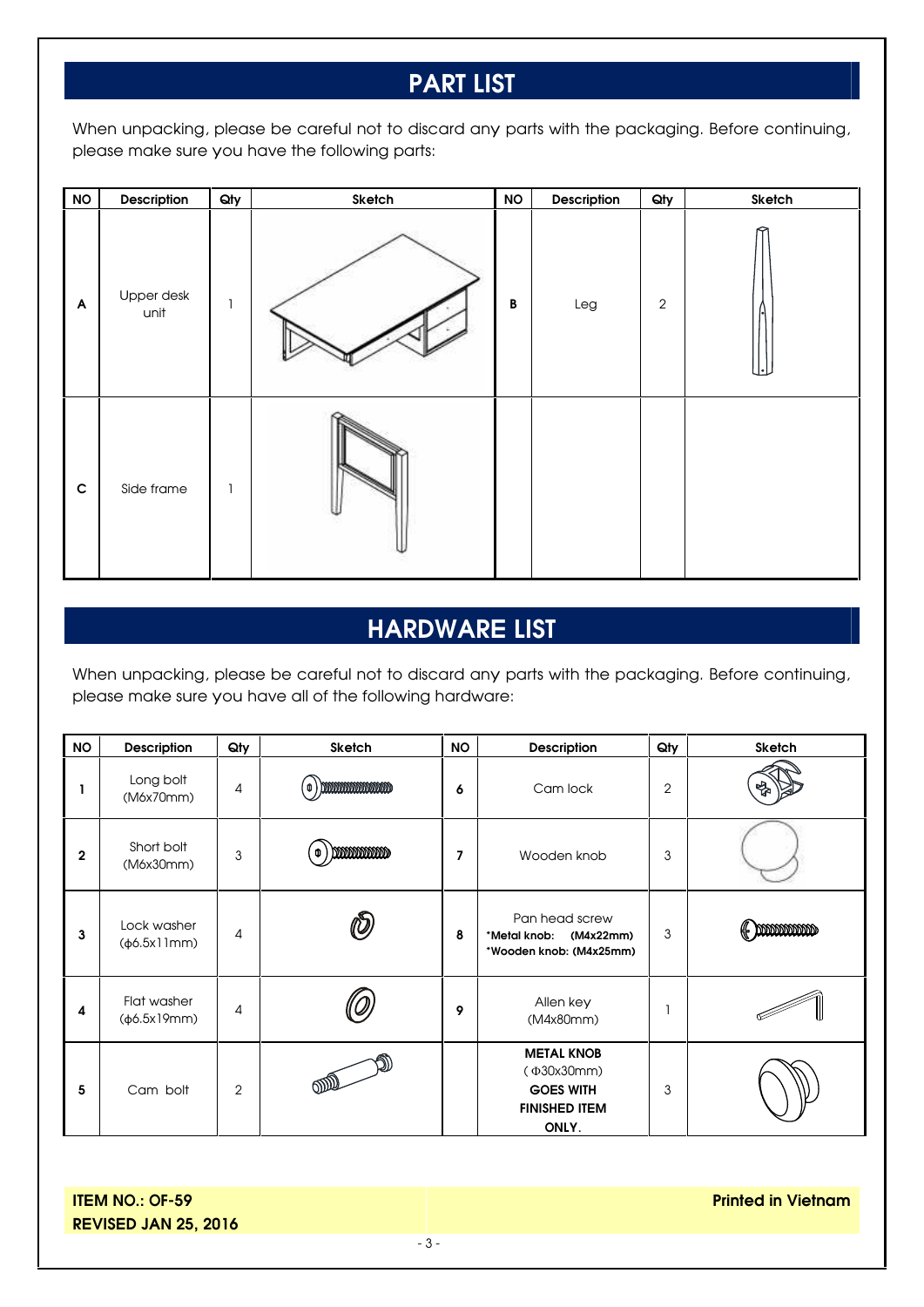# **STEP 1**

Remove the drawers. Attach the legs (B) to the upper desk unit (A) with bolts (1) and washers (3) and (4). Attach side frame (C) to the upper desk unit (A) with bolts (2), and cam bolts (5) and cam locks (6), as shown below. Tighten with Allen key (9).

Attach knobs (7) to front of drawers with screws (8). Tighten with a screwdriver.



# **STEP 2**

Push in the hidden shelf to release as shown below.